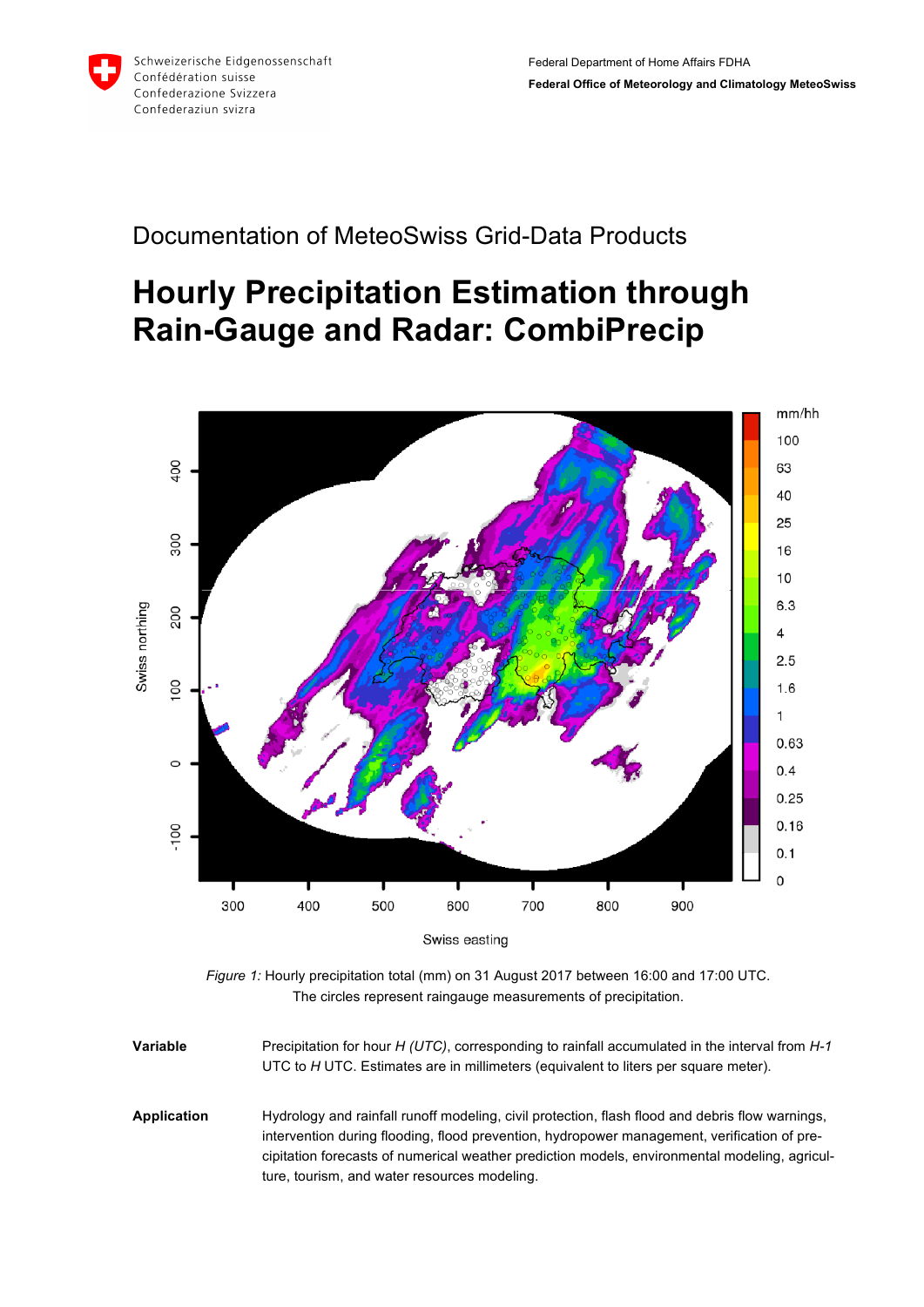## **Hourly Precipitation: CombiPrecip**

- **Overview** CombiPrecip is a dataset of hourly precipitation fields, which are computed using a geostatistical combination of raingauge measurements and radar estimates. The CombiPrecip fields cover the entire area monitored by the Swiss radars. This extends typically to about 100-150 km away from the Swiss border. The CombiPrecip fields are generated in real-time, with update time 10 minutes, and represent hourly sums (sum over a 60-minutes moving window). They are available since 01.01.2005. A real-time delivery is possible, about 10-15 minutes after the nominal hour. Every week, a reprocessed CombiPrecip product becomes available, in which errors and limitations present in the real-time environment have been taken care of, for instance, rain-gauge values have been subject to an in-depth quality control.
- **Data base** CombiPrecip combines information from two sources: (a) hourly aggregations of rain-gauge precipitation measurements at the SwissMetNet (SMN) stations and (b) radar precipitation estimates from the radar composite precipitation product (Germann and Joss, 2004, Germann et al., 2006). The temporal resolution of the SMN rain gauges is 10 minutes, and there are currently over 250 automatic stations operating in real-time. The algorithm has the configurable capability to include in its computations rain-gauge measurements from additional networks (other than SMN). The radar estimates result from a series of processing steps and a composition of backscatter measurements made by five weather C-band radars located within Switzerland. The spatial resolution of the radar product is 1 km<sup>2</sup>, while its temporal resolution is 5 min.
- **Method** The hourly precipitation fields are computed using geostatistical techniques, where precipitation is treated as a stochastic process (Creutin et al. 1988; Erdin 2009; Erdin and Frei 2012; Goovaerts 1997; Haberlandt 2007; Krajewski 1987; Schuurmans et al. 2007; Seo et al. 1990). Correlations that characterize the observed precipitation radar and rain-gauge measurements are computed modelled accordingly.

The modeling technique currently employed by CombiPrecip extracts both spatial and temporal information from the observations and models them using co-kriging with external drift. This spatiotemporal approach provides enhanced stability in comparison to geostatistical techniques incorporating spatial data only. As a result, modeling failures are decreased and unrealistic outputs are avoided. This sophistication is justified since is practically attempted to carry out a complex statistical procedure in real-time without human-intervention. The details of the technique are discussed extensively in Sideris et al. 2014.

A relaxation towards the original radar raster for regions outside Switzerland has been introduced into the mechanism. This was motivated by the need for a smooth transition between the geostatistical precipitation estimates within the Swiss area, and the radar estimates far away from Switzerland, where no rain-gauge measurements are available. The effect is achieved through a combination of virtual rain gauges (radar precipitation estimates that pose as rain-gauge measurements) and follow-up filtering, and is described in Sideris et al. 2012.

**Target users** CombiPrecip is useful for a number of practical applications where high spatial and temporal resolution in precipitation estimates are of importance, e.g. civil protection, flash flood warnings, intervention during flooding. The archived dataset is also interesting for flood prevention, hydro-power management, agriculture, tourism, validation and research.

**Accuracy and interpretation** The accuracy of the product depends significantly on the quality of the input i.e. the raingauge measurements and the radar estimates of precipitation. The rain-gauge data are intro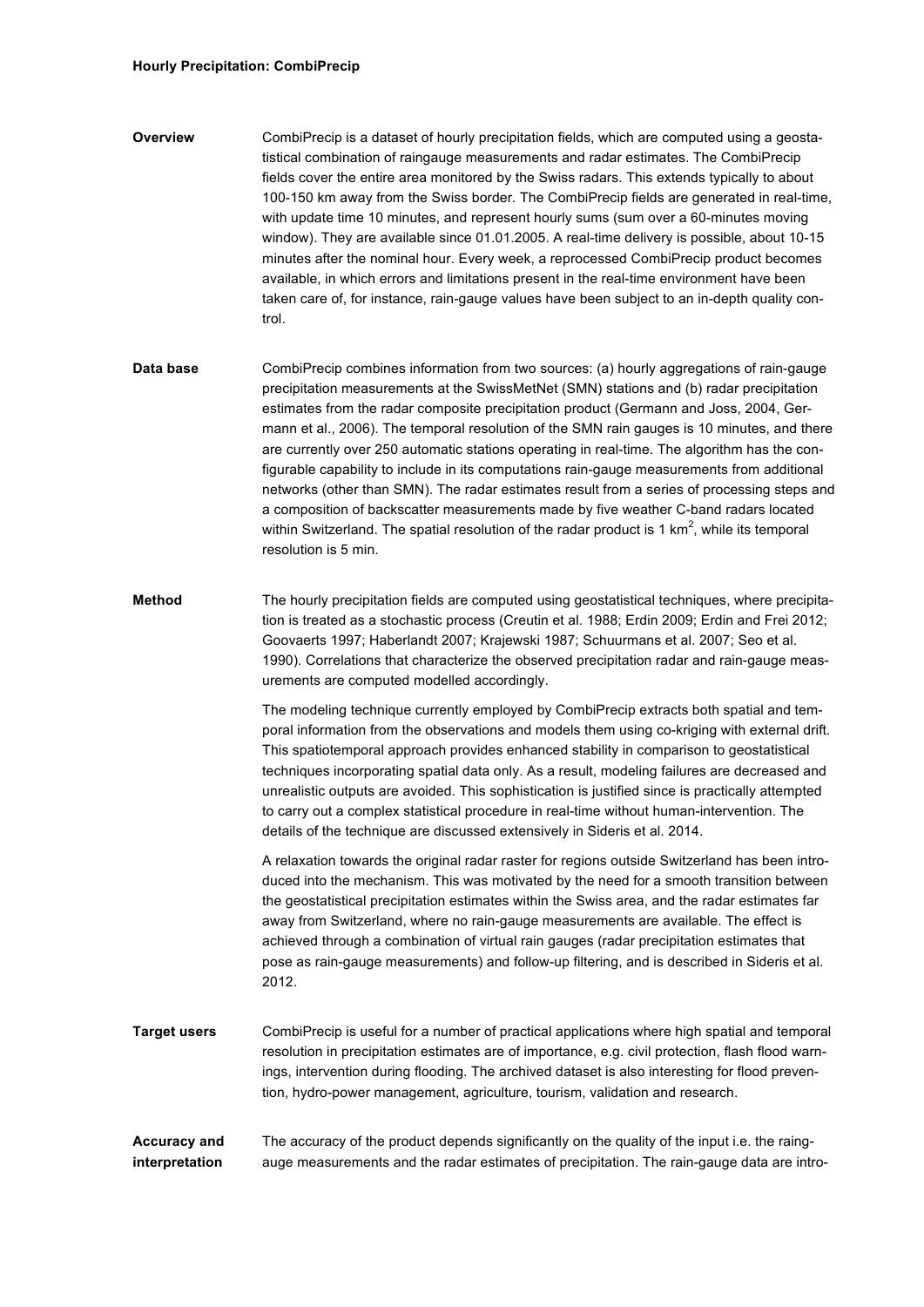duced into the mechanism as a primary variable, the value of which has to be respected within the extent of a variance used to describe errors and micro-variability effects while the radar raster is used as an external trend.

The quality of radar precipitation estimates depends to a large extent on: (a) the distance from the radar, the so-called "range degradation" effect, and (b) the height above sea level of the lowest unshielded beams above the target region, the so-called "radar visibility" (including Earth's curvature, partial beam shielding by orography and the highly variable in space and time vertical reflectivity profile). The most reliable radar echoes are at short range (say between 3 and 60 km) and at an altitude where most or all hydrometeors are in liquid phase (hence, summer better than winter). A chain of procedures is followed to assure the high quality of radar data: automatic hardware calibration and monitoring, clutter removal, correction for radar visibility, VPR correction, and others.

Rain-gauge measurements, are subject to an extensive quality control (Grüter et al. 2003) before they are used as input of CombiPrecip. This involves: (i) limit tests (comparison to physical and climatological limits), (ii) variability tests (tests of maximum and minimum acceptable variability during a specified time interval), (iii) inter-parameter consistency tests, and (iv) spatial consistency tests (between nearby stations).

Moreover, CombiPrecip checks the rain-gauge measurements for outliers and occasionally excludes measurements that are highly suspicious (either too high or too low).

The combination relies on modeling reasonably well the correlation structure of precipitation a process that takes place through the construction and modeling of a representative variogram. However, the modeled variogram becomes less accurate the smaller the number of wet rain gauges is which affects directly the quality of the outcome.

A quality flag accompanies the CombiPrecip product. This flag combines the information of the quality flag of the radar composite product (which depends on how many of the five radars were operational at the time of the measurement) and the number of the available wet rain gauges. The lowest value of this flag is 0 and the highest is 9. Provided that the number of wet rain gauges is sufficiently large and the original radar coverage is satisfactory the combination map is considered to be reasonably accurate. Low values of the CombiPrecip quality flag do not signify necessarily that the product is wrong, but they aim at informing the client on the level of confidence he/she should have on this product.

CombiPrecip is particularly adequate for observing widespread and long lasting precipitations events, whereas situations characterized by very small and isolated precipitations cells that might not be resolved by the ground based rain-gauge network, are to be evaluated with care.

Tests over several individual cases different in nature, but also over extensive periods of time suggest that the overall bias of the cross-validated results produced by CombiPrecip, is very close to zero (Erdin 2011; Keller 2012; Willi et al. 2011). Moreover, there is a sizeable improvement on numerous other skill scores like the root-mean-squared-error (RMSE), the Hanssen-Kuipers discriminant (HK), and the scatter, but this improvement depends on factors like the weather situation (e.g. convective or not-convective situation), the season or the region in question. A multi-year validation based on cross-validation of hourly amounts of summer precipitation products evaluated in the same 68 sites during six two-year periods provides the following results regarding bias and scatter in dB:

| Bias           |               |               |               |                  |                 |               |  |  |
|----------------|---------------|---------------|---------------|------------------|-----------------|---------------|--|--|
| <b>Product</b> | 2005-2006     | 2007-2008     | 2009-2010     | 2012-2013        | 2014-2015       | 2016-2017     |  |  |
| Radar-only     | $+0.8 + 0.40$ | $+0.1\pm0.44$ | $+0.5 + 0.77$ | $-0.87 \pm 0.66$ | $-0.0 \pm 0.96$ | $+0.1\pm0.32$ |  |  |
| CombiPrecip    | $+0.0+0.10$   | $-0.0+0.16$   | $+0.0+0.51$   | $+0.4\pm0.20$    | $-0.3 \pm 0.27$ | $-0.2\pm0.13$ |  |  |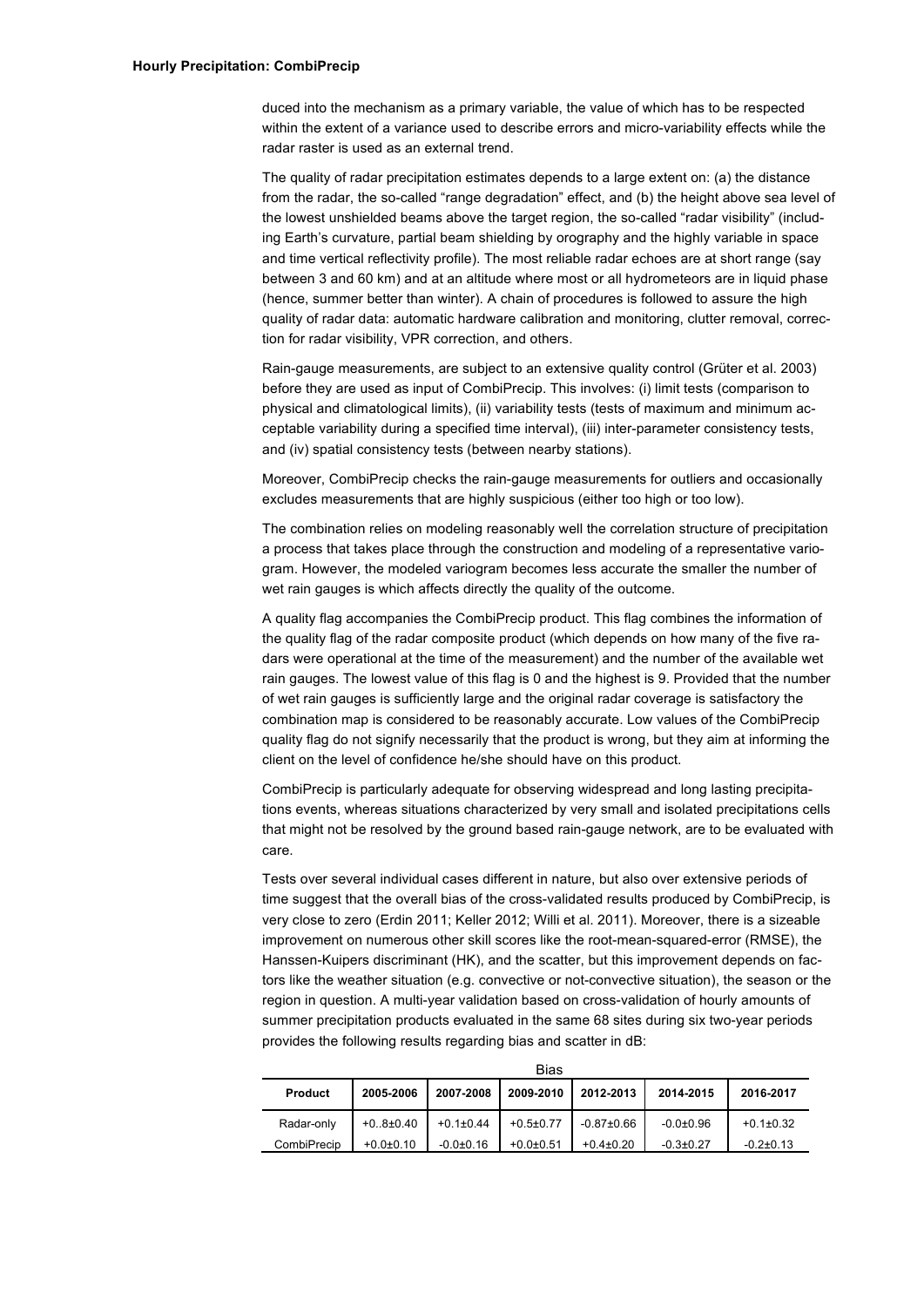| Scatter        |                |                |                |                |                |                |  |  |  |  |
|----------------|----------------|----------------|----------------|----------------|----------------|----------------|--|--|--|--|
| <b>Product</b> | 2005-2006      | 2007-2008      | 2009-2010      | 2012-2013      | 2014-2015      | 2016-2017      |  |  |  |  |
| Radar-only     | $3.1 \pm 0.12$ | $3.0 + 0.15$   | $3.0 + 0.15$   | $3.0 + 0.15$   | $2.9 \pm 0.25$ | $2.7 \pm 0.04$ |  |  |  |  |
| CombiPrecip    | $2.5 \pm 0.16$ | $2.4 \pm 0.13$ | $2.4 \pm 0.10$ | $2.4 \pm 0.13$ | $2.3 \pm 0.11$ | $2.0 \pm 0.07$ |  |  |  |  |

Finally, it has to be mentioned that the uncertainty of the rain-gauge-radar combination process drops with increasing distance from the rain-gauge locations. This situation does not affect significantly the interior of Switzerland since this is monitored sufficiently well by rain gauges, but it does affect the region outside the Swiss border. Understandably, in very large distances from the border the confidence of the combination estimation is no better than the confidence in the original radar product. For this reason, an algorithm complements the typical modeling-estimation geostatistical scheme, by relaxing in a continuous fashion the combination output towards the original radar map as distance from rain gauges increases. This solution provides conceptually the best possible precipitation map within and nearby Switzerland (combination), and far from Switzerland (radar).

**Related products** Radar PRECIP: Original radar precipitation estimates. This product is continuously updated, is available in real-time at a resolution up to 2.5 minutes, ready to be distributed to the clients less than 60 seconds after nominal time. The PRECIP product results from a sequence of processing steps applied to the early-stage-processed radar data, aiming to produce the best quantitative precipitation estimation without using external measurements such as raingauge data in a short-time basis (e.g. hourly); the radar product incorporates only a broader, yearly-based, rain-gauge adjustment. The PRECIP product has a spatial resolution of 1 km (same as CombiPrecip) and is available for the period 2005-present.

> RhiresD; RhiresM; RhiresY: Spatial analyses from rain gauge data have been elaborated as daily, monthly or yearly time resolution, precipitation fields over Switzerland.

- **Grid structures** Regular 1-km grid in the Swiss coordinate system over the domain covered by the C-band Swiss weather radar network.
- **Versions** Current version: CombiPrecip 3.1
	- Previous versions: CombiPrecip 2.1
- **Update cycle** The update cycle has not yet been decided.

References Creutin J., G. Dekrieu and T. Lebel, 1988: Rain measurement by raingage-radar combination: a geostatistical approach, *J. of Atmosph. and Ocean. Technology*, **5(1)**, 102-114.

> Erdin R., 2009: Combining rain gauge and radar measurements of a heavy precipitation event over Switzerland. Veroeffentlichungen der MeteoSchweiz, MeteoSwiss, 110 pp.

Erdin R., 2011: Evaluation guidelines of CombiPrecip. Internal report, MeteoSwiss, 10pp.

Erdin R, C. Frei and H.R. Künsch, 2012: Data transformation and uncertainty in geostatistical combination of radar and rain gauges. *J. of Hydrometeorology* **13**, 1332-1346.

Keller D., 2012: Evaluation And comparison of radar-rain gauge combination methods, Veroeffentlichungen der MeteoSchweiz, MeteoSwiss, 68 pp.

- Gabella M., Speirs P., Hamann U., Germann U., and A. Berne, 2017: Measurement of Precipitation in the Alps Using Dual-Polarization C-Band Ground-Based Radars, the GPM Spaceborne Ku-Band Radar, and Rain Gauges, Remote Sensing, 9, 19 pages. doi: 10.3390/rs9111147
- Gabella M., Panziera L., Sideris I.V., Boscacci M., Clementi L., Sartori M., Germann U., 2015: Twelve-year of operational real-time precipitation estimation in the Alps: better performance of the radar-only and radar-gauge products in recent years, 11<sup>th</sup> International Workshop on Precipitation in Urban Areas, 2018, Pontresina, Switzerland.

Germann U. and J. Joss, 2004: Operational measurement of precipitation in mountainous terrain. Pp. 5277 in Weather radar: Principles and advanced applications. Ed. P.Meischner. In series Physics of Earth and Space Environment, Springer-Verlag, Berlin, Germany.

Germann U., G. Galli, M. Boscacci and M. Bolliger, 2006: Radar precipitation measurement in a mountainous region *Q. J. Roy. Meteor. Soc.*, **132(618)**, 1669 -1692.

Goovaerts P., 1997: Geostatistics for Natural Resources Evaluation. Oxford University Press.

Grüter E., Abbt M., Häberli C., Häller E., Küng U., Musa M., Konzelmann T., Dössegger R., 2003: Quality control tools for meteorological data in the MeteoSwiss data warehouse system. Internal report. MeteoSwiss, 11pp.

Haberlandt U., 2007: Geostatistical interpolation of hourly precipitation. *J. Hydrol.* **332**, 144-157.